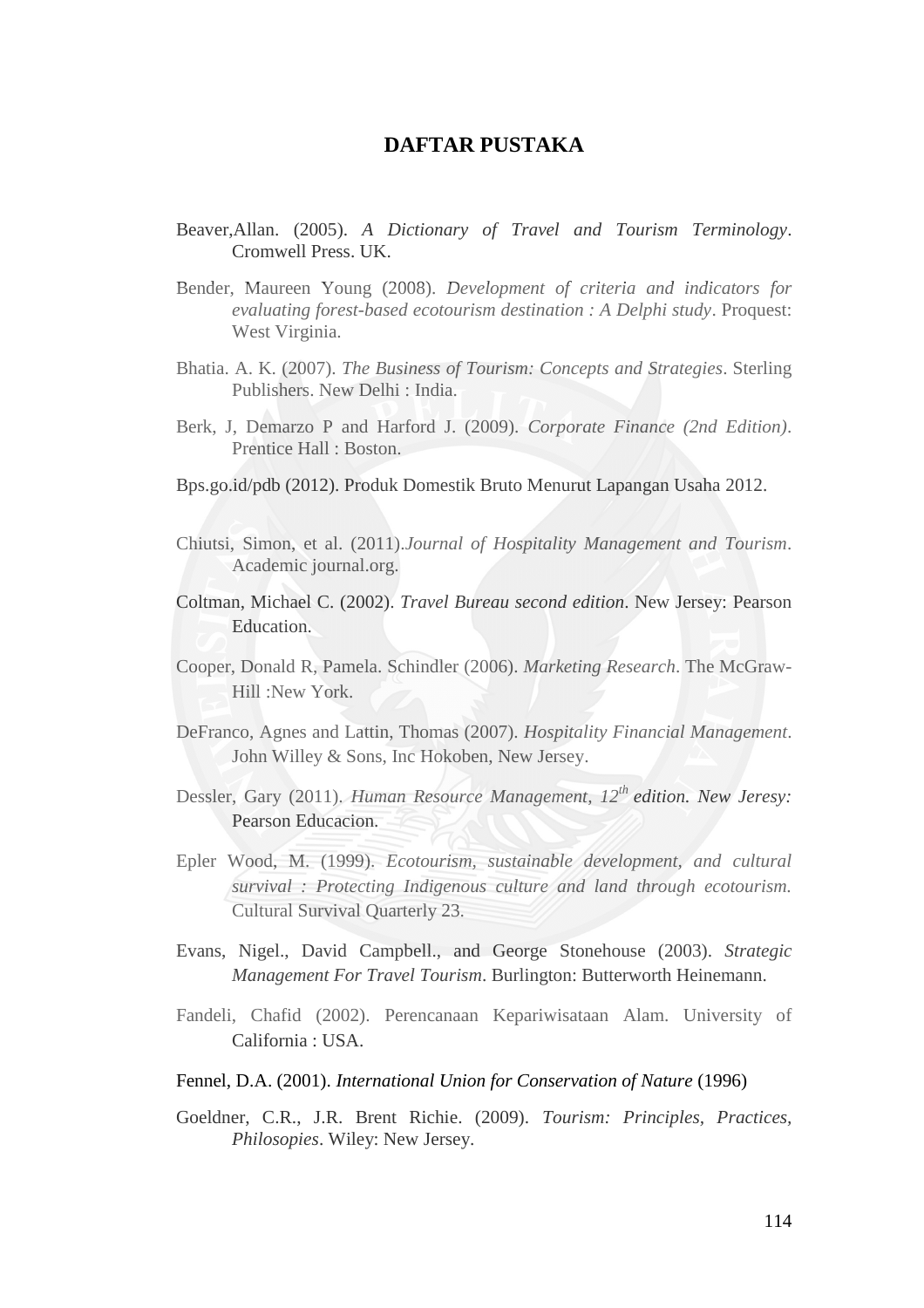- Hair, J. F. Jr., Money, A. H., Samouel, P. and Page, M. (2007) *Research Methods for Business*, The UK: John Wiley & Son Ltd.
- Jumingan (2009). Analisis Laporan Keuangan. Bumi Aksara : Indonesia.
- Kim, W.Chan, Renee Mauborgne (2005)*. Blue Ocean Strategy: How to create uncontested Market Space and Make the Competition Irrelevant*. Harvard Business School Press: USA.
- Kotler, Philip. and Kevin Lane Keller (2009). *Marketing Management*, 13<sup>th</sup> ed. Pearson Prentince Hall: New Jersey.
- Lawton, Laura, David Weaver (2010). *Tourism Management*. Wiley: New Jersey.
- Megginson, William L, Scott B. Smart (2006). *Introduction to Corporate Finance*. Mason : Ohio.
- Mehmetoglu, M. (2007). *Nature-based Tourism: A contrast to everyday life*. Journal of Ecoturism 6.
- Milkovich, George T., and Jerry M. Newman (2008). *Compensation.* 8th ed. New York: McGraw-Hill/Irwin.
- Morrison, Alastair M. (2010). *Hospitality and Travel Marketing third edition*. London: Delmar Cengage Learning.
- Muljadi (2009). Kepariwisataan dan Perjalanan, edisi 2. Jakarta: Raja Grafindo.
- Peraturan Pemerintah No 14 Tahun 1993, Tentang Penyelenggaraan Program Jaminan Sosial Tenaga Kerja.
- Porter, Michael E. (1980). *Competitive strategy: Techique for Analysing Industries and Competitors* . The Free Press, a division of Simon and Schuster Adult Publishing Group.
- Sekaran, Uma, and Roger Bougie (2010). Research *Methods for Business: A Skill Building Approach.* Wiley: West Sussex.
- Singh, Jagbir (2010). *Ecotourism*. I.K International Publishing House. New Delhi: India.
- Sulthoni, A. (2000). Pengembangan Ekowisata dalam Kawasan Konservasi. Gakultas Kehutanan UGM : Yogyakarta.
- Surat Keputusan Gubernur Nomor.658 Tahun 2011, Gubernur Nusa Tenggara Barat 2011.
- Talloo (2007). *Business Organisation and Management*. Tata McGraw-Hill Educaction : India.